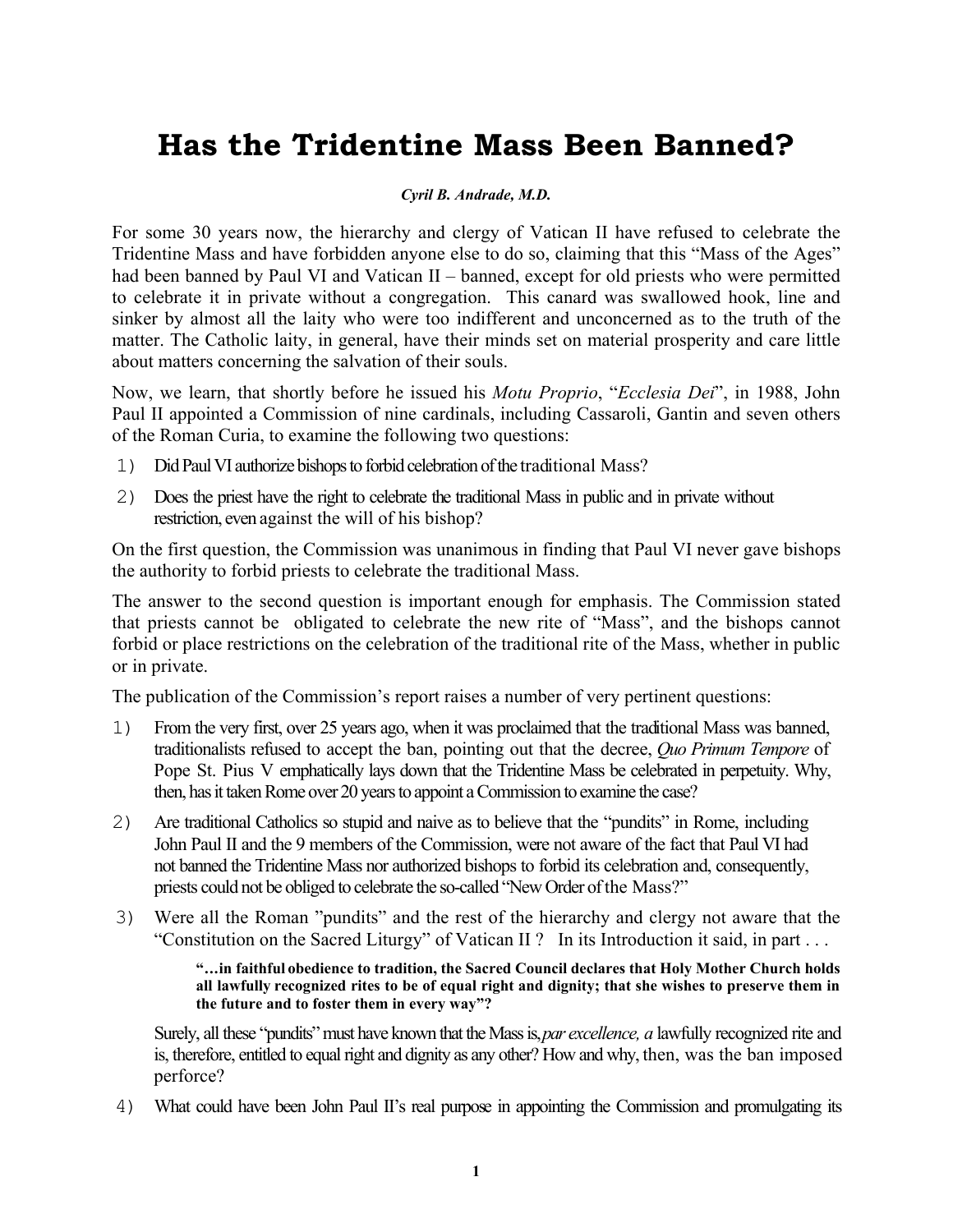findings, now, decades after the Tridentine Mass was, in-fact., banned? It does not require great acumen to fathom his reason. The "New Order of the Mass" is now firmly entrenched in actual fact, and has been swallowed, digested, absorbed and become part and parcel of the very being of the "Yes father, no father, six bags full father" breed of Catholics who form the vast majority of the laity, and who are, therefore, most unlikely now to demand a return to the Tridentine rite.

They are comfortable in their heresy of participating in the so-called "New Mass" which is nothing but a Protestant communion service. If these members of the laity have swallowed the bare-faced heresy of the denial of Christ's divinity contained in Eucharistic (Canon) Prayer IV, of the "new mass", which says: "Father in heaven, You alone are God", then I am sure they will swallow this present revelation of the perfidy of the Vatican II "popes", "bishops" and "clergy", most of whom are Freemasons, crypto-Jews, or Modernists.

Surely, the findings of this Commission should not only have resulted in the immediate official revocation of the ban on and the restoration of the Tridentine Mass, but should also have brought home to the bishops and clergy the error of their ways. Alas! they persist in the error of their ways, and with intransigence, unafraid, it, seems, that they could well die in their sin. Despite the fact that it is now clear that these clerics have deliberately and maliciously fed the laity with the monstrous lie that the Tridentine Mass was banned, the true Mass has not been publicly and officially restored, although I have heard that Rome has granted an Indult for this Mass to be celebrated for those Catholics who request it. But

- (1) this Indult Mass is not the original Tridentine rite but one which has undergone some tampering by John XXIII.
- (2) Catholics who request this Mass have first to state in writing that they do not hold the *Novus Ordo Missae* to be invalid. This, obviously is arrant nonsense for, if Catholics hold the new rite to be valid, then they have no right to demand another rite as a mere matter of preference; for the rite of the Mass is not a mere matter of personal preference.
- (3) Even if the "Indult Mass" were the original Tridentine Mass, which member of the Vatican II clergy has the power to celebrate it? All those bishops and priests who have accepted the heresies of Vatican II and, in particular its "Decrees on Ecumenism and Religious Freedom", are heretics. A heretic is not even a Catholic, let alone a bishop or a priest and, therefore has no power to celebrate the True Mass.

Now that a Commission has examined and published its findings on the matter of the ban on the Tridentine Mass, it is necessary, also, for a similar Commission to examine the question of how and why it has come about that Latin has been totally banned from the liturgy, which is now said only in the profane vernaculars throughout the world.

Nowhere did Vatican II declare or even intend that Latin be wiped out completely and that a "Tower of Babel" be slotted in its place. On the contrary, the Council declared that "Latin is to be preserved in the Latin rite. In addition , the Council directed that the laity should be instructed so as to enable them to say or sing the parts of the Mass pertaining to them, in Latin and that the bishops should consider the holding of one or more Latin Masses, particularly in large cities, to cater to multi-lingual congregations. It is of no little significance that the man who "considered: himself the Father of the Council", John XXIII, should have issued his *Veterum Sapientia* (Latin, the language of the Church) on the way to this same Council. He points out that Latin is the Church's living language, maintaining that it is universal and immutable. "It is quite clear," he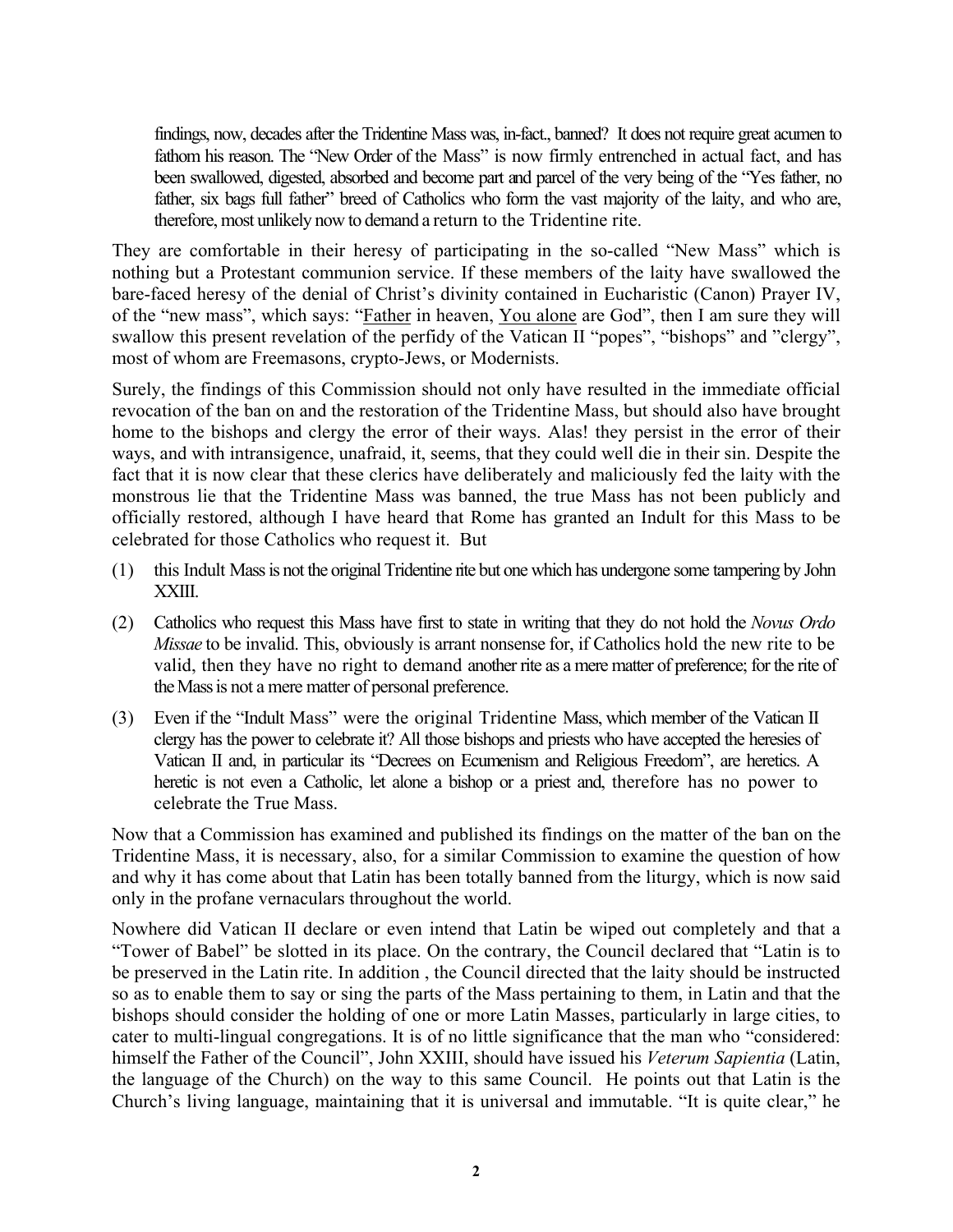states, "why the Roman Pontiffs have so often extolled the importance and excellence of .Latin and they prescribed its study and use by secular clergy, forecasting the dangers that would from result from its neglect." (Emphasis added)

John XXIII was prophetic. We see around us the havoc wrought, not only by the neglect but worse, by the virtual abandonment of Latin. Were it not for resolute traditional Catholics, Latin would by now have completely disappeared from the Roman Catholic Church. But for the traditionalists, no more would Catholics be able to travel to different parts of the world and hear the Mass they knew. If Latin was a unifying factor for the Church, the vernacularization provides the easiest way to disunity. No family can stay united if each member speaks a different language. The Roman Mass in the Latin tongue was the most splendid and eloquent manifestation and demonstration of the world unity of the Catholic faith.

With the banishment of Latin, unity has fled, unity of language has vanished, unity of hearts has disappeared: even between people of one and the same parish, region, community, family. Everywhere unity has given way to acrimonious discussion, disagreement, division and even violence.

History, we are told, repeats itself. Here we have the repetition of the punishment meted out by God to the children of Noe:

**"And He said: behold it is one people, and all have one tongue; and they have begun to do this, neither will they leave off from their designs till they accomplish them in deed: Come ye, therefore, let us go down and there confound their tongue, that they may not understand each other's speech. And so the Lord scattered them from that place into all lands, and they ceased to-build the city."** (*Gen*.11: 6,8)

Let us consider what is most likely to happen if Rome does appoint a Commission to determine whether or not Latin was banned, and comes to the conclusion that it was not, and should now be reinstated. I have no doubt that the result of such a finding would be widespread and with violent uprisings, particularly in India. By establishing the liturgy in the various communal languages, the hierarchy and clergy have created a veritable Frankenstein, fueling communal linguistic passions, such as is the case in Bangalore where the Kanadigas and the Tamils are at each other's throats.

The enemies of Holy Mother Church — those Freemasons, crypto-Jews, Communists and Modernists in Rome and elsewhere — are aware of this and they know full well that even if a Commission were to declare that Latin had never been forbidden and should now be re-instated, the fanatical vernacularists would never accept this reversion and, thus, the objective of the crafty enemies of the Church to destroy Latin will have been irreversibly achieved as they had pre-planned, for they will be able to say: "See! the people don't want Latin".

In view of the Roman Commission's declaration that the Tridentine Mass has not been banned, consider the following, despotic, unlawful action on the part of a "bishop", one Hugh A. Donohoe, the local ordinary of the diocese of Fresno, California (USA). Being a "bishop" of the Church of Vatican II (and, therefore, "on the inside" as it were), he must have known — as every other Conciliar "bishop" must have known — that the true Mass had not been banned. Yet this "prelate" had the turpitude to send the under-noted order to all "priests" of the diocese of Fresno:

## **February 13, 1976**

Diocese of Fresno